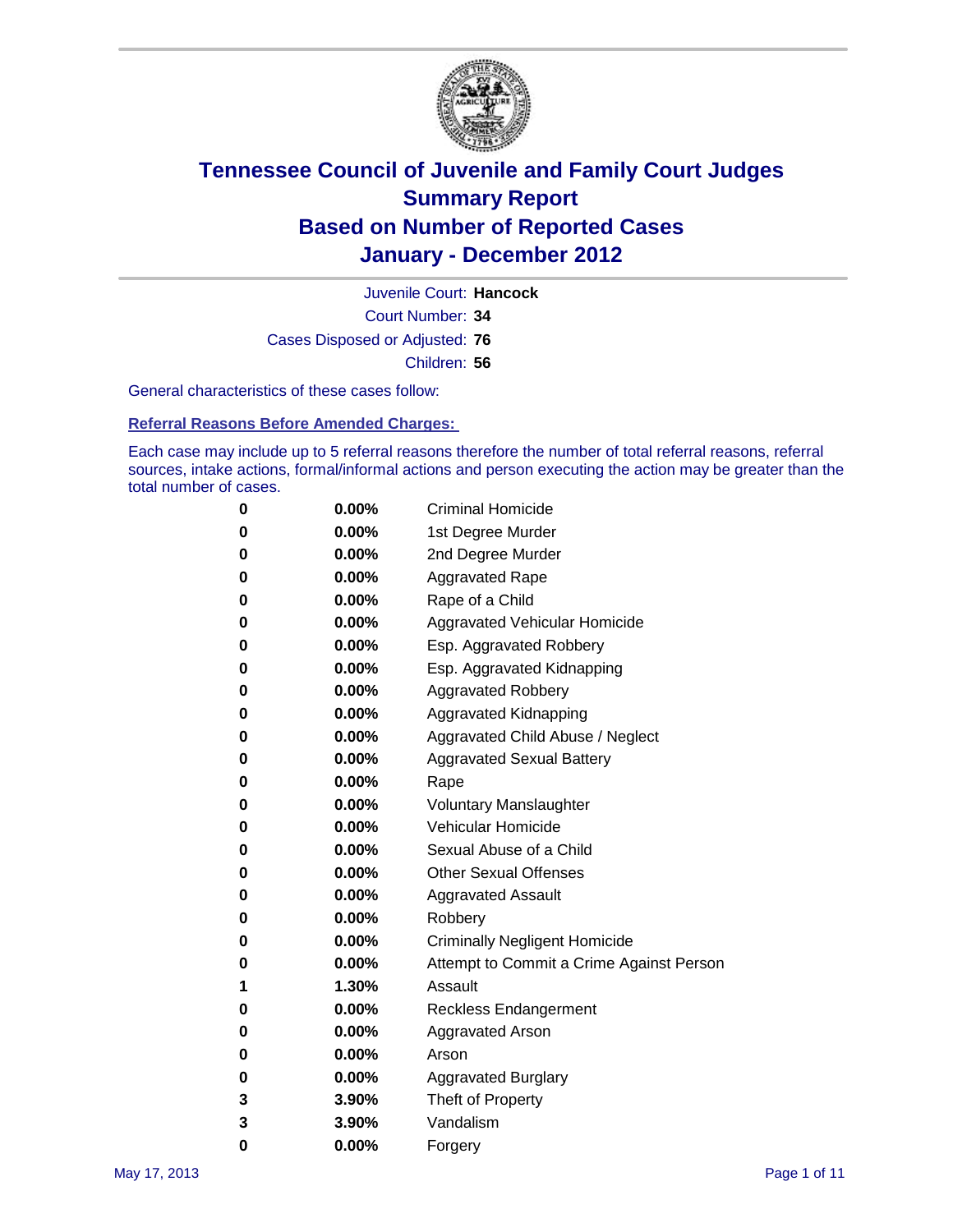

Court Number: **34** Juvenile Court: **Hancock** Cases Disposed or Adjusted: **76**

Children: **56**

#### **Referral Reasons Before Amended Charges:**

Each case may include up to 5 referral reasons therefore the number of total referral reasons, referral sources, intake actions, formal/informal actions and person executing the action may be greater than the total number of cases.

| 0 | 0.00%    | <b>Worthless Checks</b>                                     |
|---|----------|-------------------------------------------------------------|
| 0 | 0.00%    | Illegal Possession / Fraudulent Use of Credit / Debit Cards |
| 1 | 1.30%    | <b>Burglary</b>                                             |
| 0 | 0.00%    | Unauthorized Use of a Vehicle                               |
| 0 | $0.00\%$ | <b>Cruelty to Animals</b>                                   |
| 0 | $0.00\%$ | Sale of Controlled Substances                               |
| 1 | 1.30%    | <b>Other Drug Offenses</b>                                  |
| 1 | 1.30%    | Possession of Controlled Substances                         |
| 0 | 0.00%    | <b>Criminal Attempt</b>                                     |
| 0 | 0.00%    | Carrying Weapons on School Property                         |
| 0 | 0.00%    | Unlawful Carrying / Possession of a Weapon                  |
| 0 | 0.00%    | <b>Evading Arrest</b>                                       |
| 0 | 0.00%    | Escape                                                      |
| 0 | 0.00%    | Driving Under Influence (DUI)                               |
| 4 | 5.19%    | Possession / Consumption of Alcohol                         |
| 0 | 0.00%    | Resisting Stop, Frisk, Halt, Arrest or Search               |
| 0 | 0.00%    | <b>Aggravated Criminal Trespass</b>                         |
| 0 | 0.00%    | Harassment                                                  |
| 2 | 2.60%    | Failure to Appear                                           |
| 0 | 0.00%    | Filing a False Police Report                                |
| 0 | 0.00%    | Criminal Impersonation                                      |
| 0 | 0.00%    | <b>Disorderly Conduct</b>                                   |
| 0 | 0.00%    | <b>Criminal Trespass</b>                                    |
| 0 | 0.00%    | <b>Public Intoxication</b>                                  |
| 0 | 0.00%    | Gambling                                                    |
| 0 | 0.00%    | Traffic                                                     |
| 0 | $0.00\%$ | <b>Local Ordinances</b>                                     |
| 0 | 0.00%    | Violation of Wildlife Regulations                           |
| 0 | 0.00%    | Contempt of Court                                           |
| 3 | 3.90%    | Violation of Probation                                      |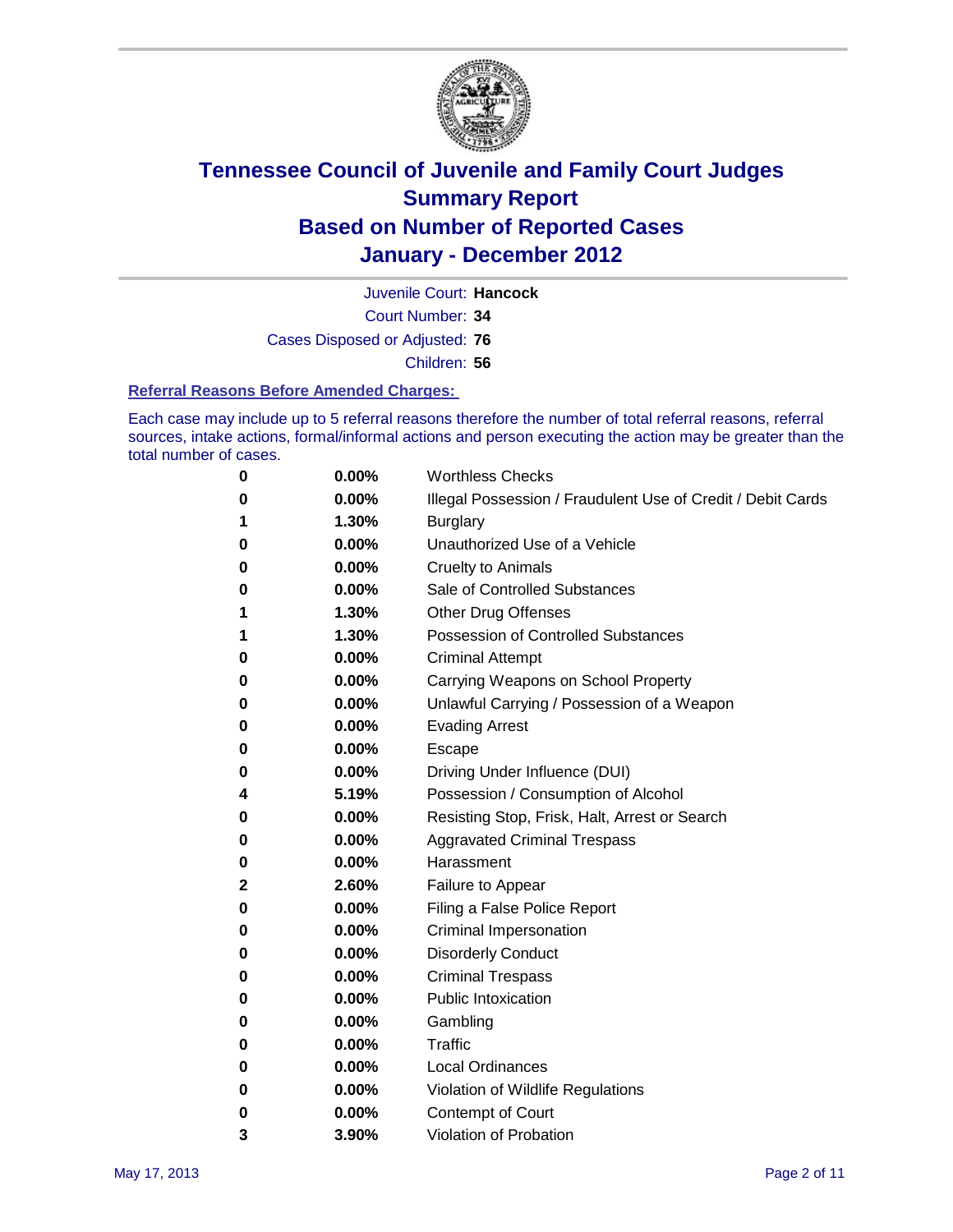

Court Number: **34** Juvenile Court: **Hancock** Cases Disposed or Adjusted: **76** Children: **56**

#### **Referral Reasons Before Amended Charges:**

Each case may include up to 5 referral reasons therefore the number of total referral reasons, referral sources, intake actions, formal/informal actions and person executing the action may be greater than the total number of cases.

| 0           | 0.00%    | Violation of Aftercare                 |
|-------------|----------|----------------------------------------|
| 0           | 0.00%    | <b>Unruly Behavior</b>                 |
| 19          | 24.68%   | Truancy                                |
| $\bf{0}$    | $0.00\%$ | In-State Runaway                       |
| 0           | 0.00%    | Out-of-State Runaway                   |
| 18          | 23.38%   | Possession of Tobacco Products         |
| 15          | 19.48%   | Violation of a Valid Court Order       |
| $\mathbf 0$ | 0.00%    | Violation of Curfew                    |
| 0           | $0.00\%$ | <b>Sexually Abused Child</b>           |
| 0           | 0.00%    | <b>Physically Abused Child</b>         |
|             | 1.30%    | Dependency / Neglect                   |
| 5           | 6.49%    | <b>Termination of Parental Rights</b>  |
| 0           | $0.00\%$ | <b>Violation of Pretrial Diversion</b> |
| 0           | 0.00%    | Violation of Informal Adjustment       |
| 0           | $0.00\%$ | <b>Judicial Review</b>                 |
| 0           | $0.00\%$ | <b>Administrative Review</b>           |
| 0           | $0.00\%$ | <b>Foster Care Review</b>              |
| 0           | 0.00%    | Custody                                |
| 0           | 0.00%    | Visitation                             |
| 0           | $0.00\%$ | Paternity / Legitimation               |
| 0           | 0.00%    | <b>Child Support</b>                   |
| 0           | 0.00%    | <b>Request for Medical Treatment</b>   |
| 0           | 0.00%    | <b>Consent to Marry</b>                |
| 0           | $0.00\%$ | Other                                  |
| 77          | 100.00%  | <b>Total Referrals</b>                 |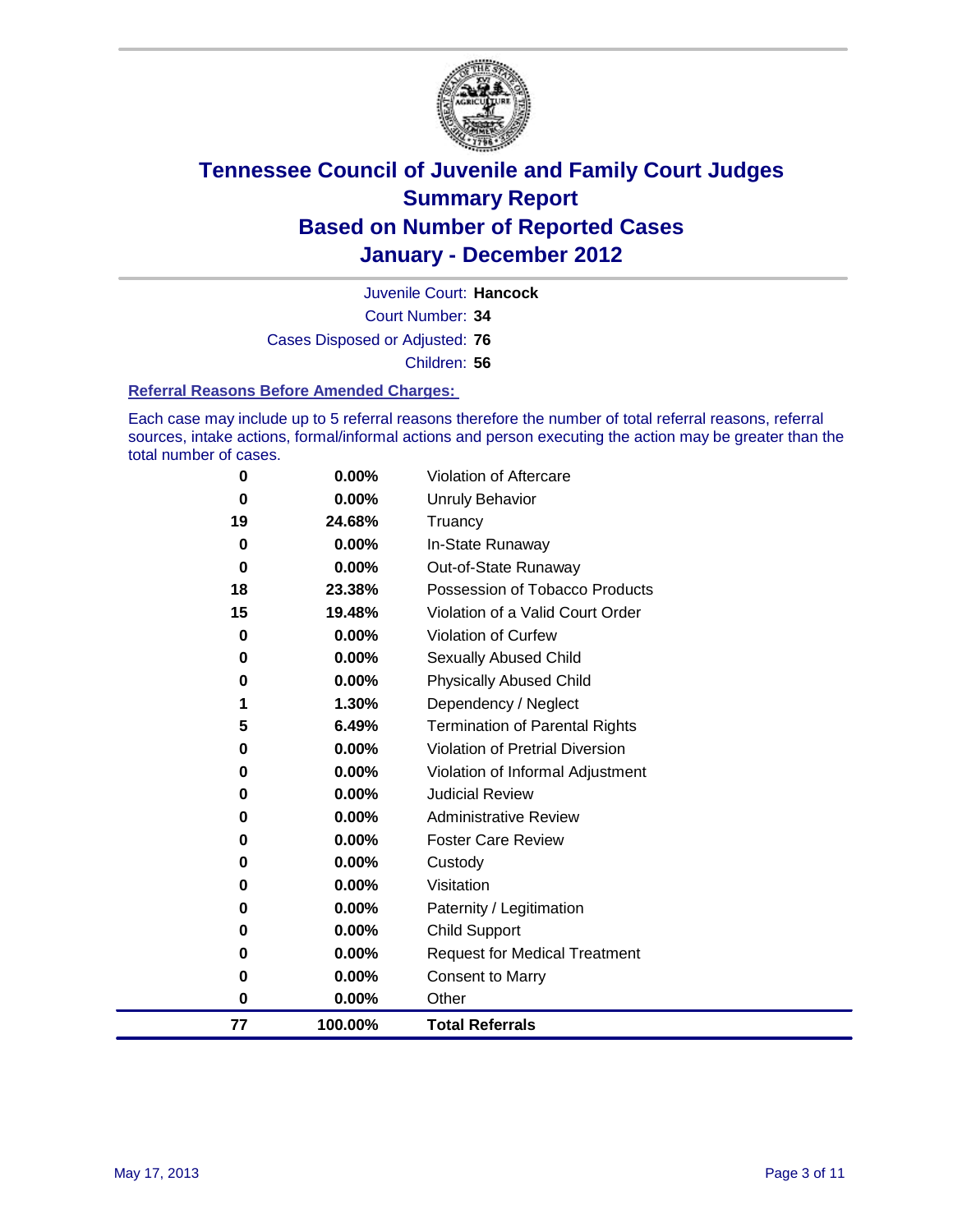

|                            |                                | Juvenile Court: Hancock           |  |
|----------------------------|--------------------------------|-----------------------------------|--|
|                            |                                | Court Number: 34                  |  |
|                            | Cases Disposed or Adjusted: 76 |                                   |  |
|                            |                                | Children: 56                      |  |
| <b>Referral Sources: 1</b> |                                |                                   |  |
| 31                         | 40.26%                         | Law Enforcement                   |  |
| 1                          | 1.30%                          | Parents                           |  |
| 0                          | $0.00\%$                       | <b>Relatives</b>                  |  |
| 0                          | $0.00\%$                       | Self                              |  |
| 33                         | 42.86%                         | School                            |  |
| 0                          | $0.00\%$                       | <b>CSA</b>                        |  |
| 10                         | 12.99%                         | DCS                               |  |
| 0                          | $0.00\%$                       | <b>Other State Department</b>     |  |
| 0                          | $0.00\%$                       | <b>District Attorney's Office</b> |  |
| $\mathbf{2}$               | 2.60%                          | <b>Court Staff</b>                |  |
| 0                          | 0.00%                          | Social Agency                     |  |
| 0                          | $0.00\%$                       | <b>Other Court</b>                |  |

| 77 | 100.00%  | <b>Total Referral Sources</b> |
|----|----------|-------------------------------|
| 0  | $0.00\%$ | Other                         |
| 0  | $0.00\%$ | Unknown                       |
| 0  | $0.00\%$ | Hospital                      |
| 0  | $0.00\%$ | Child & Parent                |
| 0  | $0.00\%$ | Victim                        |
|    |          |                               |

### **Age of Child at Referral: 2**

| 0<br>0 | $0.00\%$<br>0.00% | Ages 19 and Over<br>Unknown |
|--------|-------------------|-----------------------------|
|        |                   |                             |
|        |                   |                             |
| 13     | 23.21%            | Ages 17 through 18          |
| 17     | 30.36%            | Ages 15 through 16          |
| 12     | 21.43%            | Ages 13 through 14          |
| 5      | 8.93%             | Ages 11 through 12          |
| 9      | 16.07%            | Ages 10 and Under           |
|        |                   |                             |

<sup>1</sup> If different than number of Referral Reasons (77), verify accuracy of your court's data.

<sup>2</sup> One child could be counted in multiple categories, verify accuracy of your court's data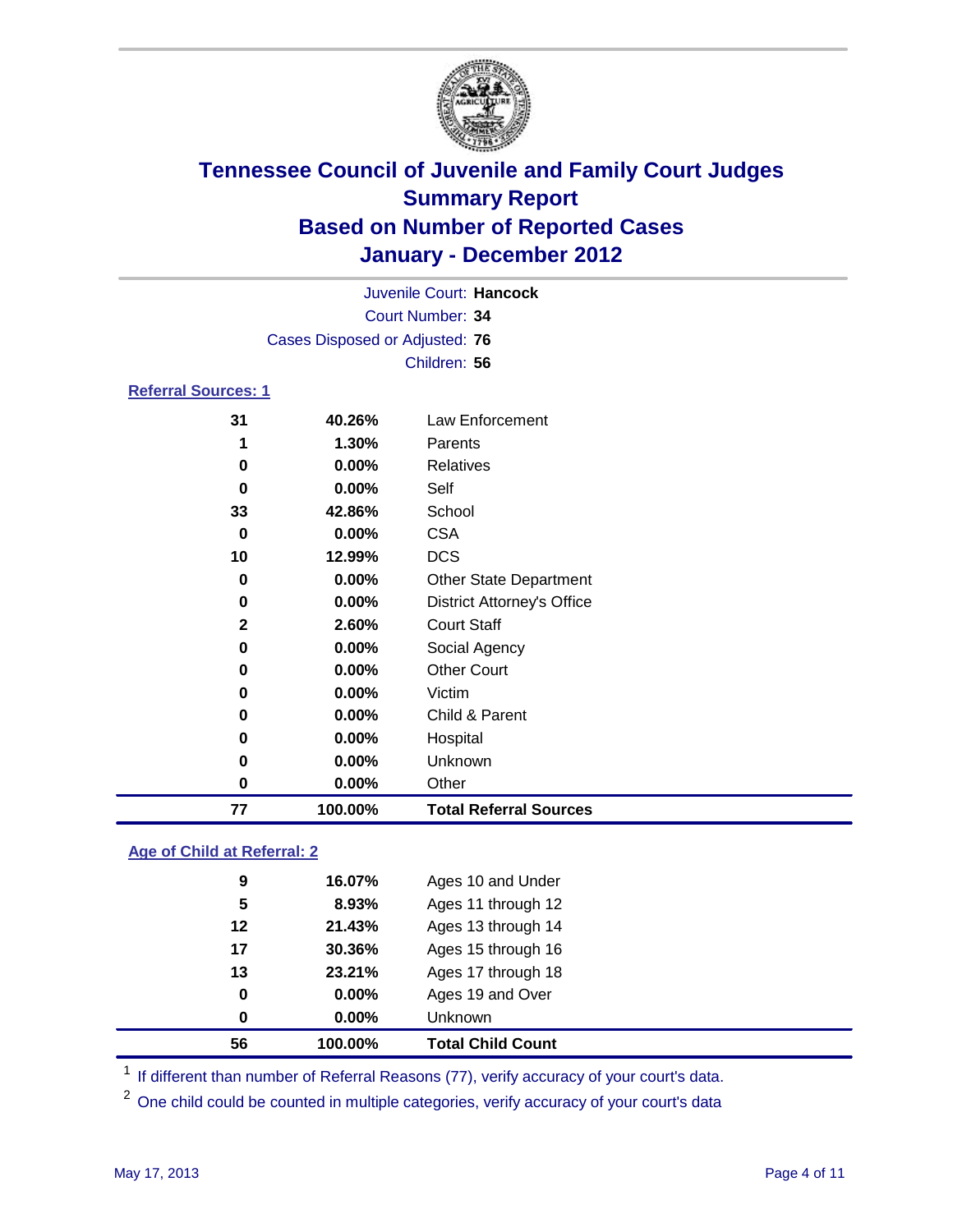

| Juvenile Court: Hancock                 |         |                          |  |  |  |
|-----------------------------------------|---------|--------------------------|--|--|--|
| Court Number: 34                        |         |                          |  |  |  |
| Cases Disposed or Adjusted: 76          |         |                          |  |  |  |
|                                         |         | Children: 56             |  |  |  |
| Sex of Child: 1                         |         |                          |  |  |  |
| 30                                      | 53.57%  | Male                     |  |  |  |
| 26                                      | 46.43%  | Female                   |  |  |  |
| $\mathbf 0$                             | 0.00%   | Unknown                  |  |  |  |
| 56                                      | 100.00% | <b>Total Child Count</b> |  |  |  |
| Race of Child: 1                        |         |                          |  |  |  |
| 56                                      | 100.00% | White                    |  |  |  |
| $\pmb{0}$                               | 0.00%   | African American         |  |  |  |
| 0                                       | 0.00%   | Native American          |  |  |  |
| 0                                       | 0.00%   | Asian                    |  |  |  |
| 0                                       | 0.00%   | Mixed                    |  |  |  |
| 0                                       | 0.00%   | Unknown                  |  |  |  |
| 56                                      | 100.00% | <b>Total Child Count</b> |  |  |  |
| <b>Hispanic Origin: 1</b>               |         |                          |  |  |  |
| $\mathbf 0$                             | 0.00%   | Yes                      |  |  |  |
| 56                                      | 100.00% | <b>No</b>                |  |  |  |
| $\mathbf 0$                             | 0.00%   | Unknown                  |  |  |  |
| 56                                      | 100.00% | <b>Total Child Count</b> |  |  |  |
| <b>School Enrollment of Children: 1</b> |         |                          |  |  |  |
| 52                                      | 92.86%  | Yes                      |  |  |  |
| 4                                       | 7.14%   | No                       |  |  |  |
| 0                                       | 0.00%   | Unknown                  |  |  |  |
| 56                                      | 100.00% | <b>Total Child Count</b> |  |  |  |

One child could be counted in multiple categories, verify accuracy of your court's data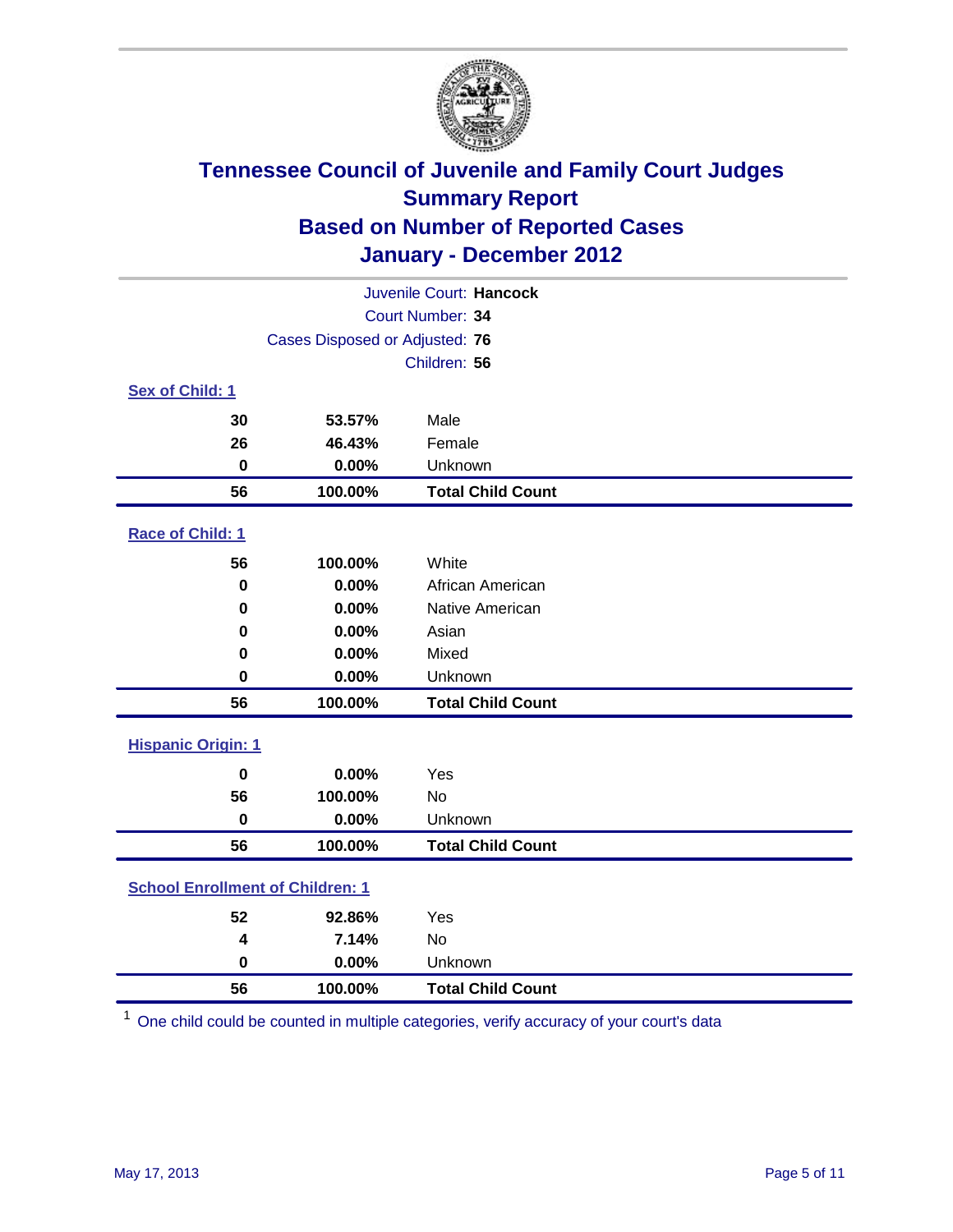

Court Number: **34** Juvenile Court: **Hancock** Cases Disposed or Adjusted: **76** Children: **56 Living Arrangement of Child at Time of Referral: 1 33.93%** With Both Biological Parents

| 56  | 100.00%  | <b>Total Child Count</b>     |
|-----|----------|------------------------------|
| 0   | $0.00\%$ | Other                        |
| 0   | $0.00\%$ | Unknown                      |
| 0   | $0.00\%$ | Independent                  |
| 0   | $0.00\%$ | In an Institution            |
| 0   | $0.00\%$ | In a Residential Center      |
| 0   | $0.00\%$ | In a Group Home              |
| 5   | 8.93%    | With Foster Family           |
| 0   | $0.00\%$ | <b>With Adoptive Parents</b> |
| 3   | 5.36%    | <b>With Relatives</b>        |
| 3   | 5.36%    | With Father                  |
| 21  | 37.50%   | <b>With Mother</b>           |
| 5   | 8.93%    | With Mother and Stepfather   |
| 0   | $0.00\%$ | With Father and Stepmother   |
| . . | vv.vv /v | """" Dow Diologioù i arc'ho  |

### **Type of Detention: 2**

| 76          | 100.00%  | <b>Total Detention Count</b> |
|-------------|----------|------------------------------|
| 0           | $0.00\%$ | Other                        |
| 75          | 98.68%   | Does Not Apply               |
| $\mathbf 0$ | $0.00\%$ | Unknown                      |
| 0           | 0.00%    | Psychiatric Hospital         |
| 0           | 0.00%    | Jail - No Separation         |
| 0           | $0.00\%$ | Jail - Partial Separation    |
| 0           | $0.00\%$ | Jail - Complete Separation   |
| 1           | 1.32%    | Juvenile Detention Facility  |
| 0           | $0.00\%$ | Non-Secure Placement         |
|             |          |                              |

<sup>1</sup> One child could be counted in multiple categories, verify accuracy of your court's data

<sup>2</sup> If different than number of Cases (76) verify accuracy of your court's data.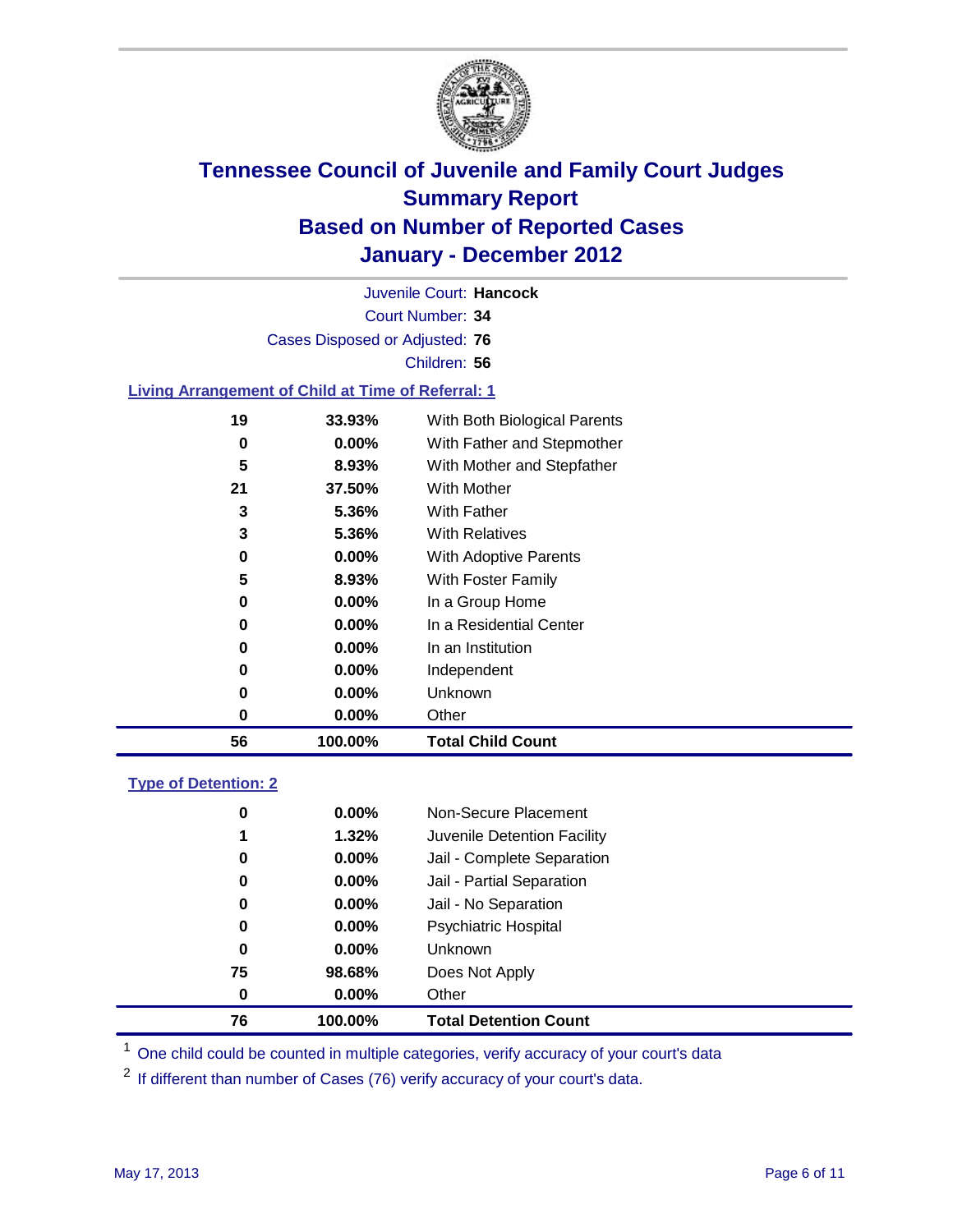

|                                                    |                  | Juvenile Court: Hancock              |  |  |  |
|----------------------------------------------------|------------------|--------------------------------------|--|--|--|
|                                                    | Court Number: 34 |                                      |  |  |  |
| Cases Disposed or Adjusted: 76                     |                  |                                      |  |  |  |
|                                                    |                  | Children: 56                         |  |  |  |
| <b>Placement After Secure Detention Hearing: 1</b> |                  |                                      |  |  |  |
| 0                                                  | 0.00%            | Returned to Prior Living Arrangement |  |  |  |
| $\bf{0}$                                           | 0.00%            | Juvenile Detention Facility          |  |  |  |
| 0                                                  | 0.00%            | Jail                                 |  |  |  |
| 0                                                  | 0.00%            | Shelter / Group Home                 |  |  |  |
| 1                                                  | 1.32%            | <b>Foster Family Home</b>            |  |  |  |
| $\bf{0}$                                           | 0.00%            | Psychiatric Hospital                 |  |  |  |
| 0                                                  | 0.00%            | Unknown                              |  |  |  |
| 75                                                 | 98.68%           | Does Not Apply                       |  |  |  |
| $\mathbf 0$                                        | 0.00%            | Other                                |  |  |  |
|                                                    |                  |                                      |  |  |  |
| 76                                                 | 100.00%          | <b>Total Placement Count</b>         |  |  |  |
|                                                    |                  |                                      |  |  |  |
| <b>Intake Actions: 2</b><br>59                     | 76.62%           | <b>Petition Filed</b>                |  |  |  |
| $\bf{0}$                                           | 0.00%            | <b>Motion Filed</b>                  |  |  |  |
| 18                                                 | 23.38%           | <b>Citation Processed</b>            |  |  |  |
| 0                                                  | 0.00%            | Notification of Paternity Processed  |  |  |  |
| $\mathbf 0$                                        | 0.00%            | Scheduling of Judicial Review        |  |  |  |
| $\bf{0}$                                           | 0.00%            | Scheduling of Administrative Review  |  |  |  |
| 0                                                  | 0.00%            | Scheduling of Foster Care Review     |  |  |  |
| 0                                                  | 0.00%            | Unknown                              |  |  |  |
| 0                                                  | 0.00%            | Does Not Apply                       |  |  |  |
| $\bf{0}$                                           | 0.00%            | Other                                |  |  |  |

<sup>1</sup> If different than number of Cases (76) verify accuracy of your court's data.

<sup>2</sup> If different than number of Referral Reasons (77), verify accuracy of your court's data.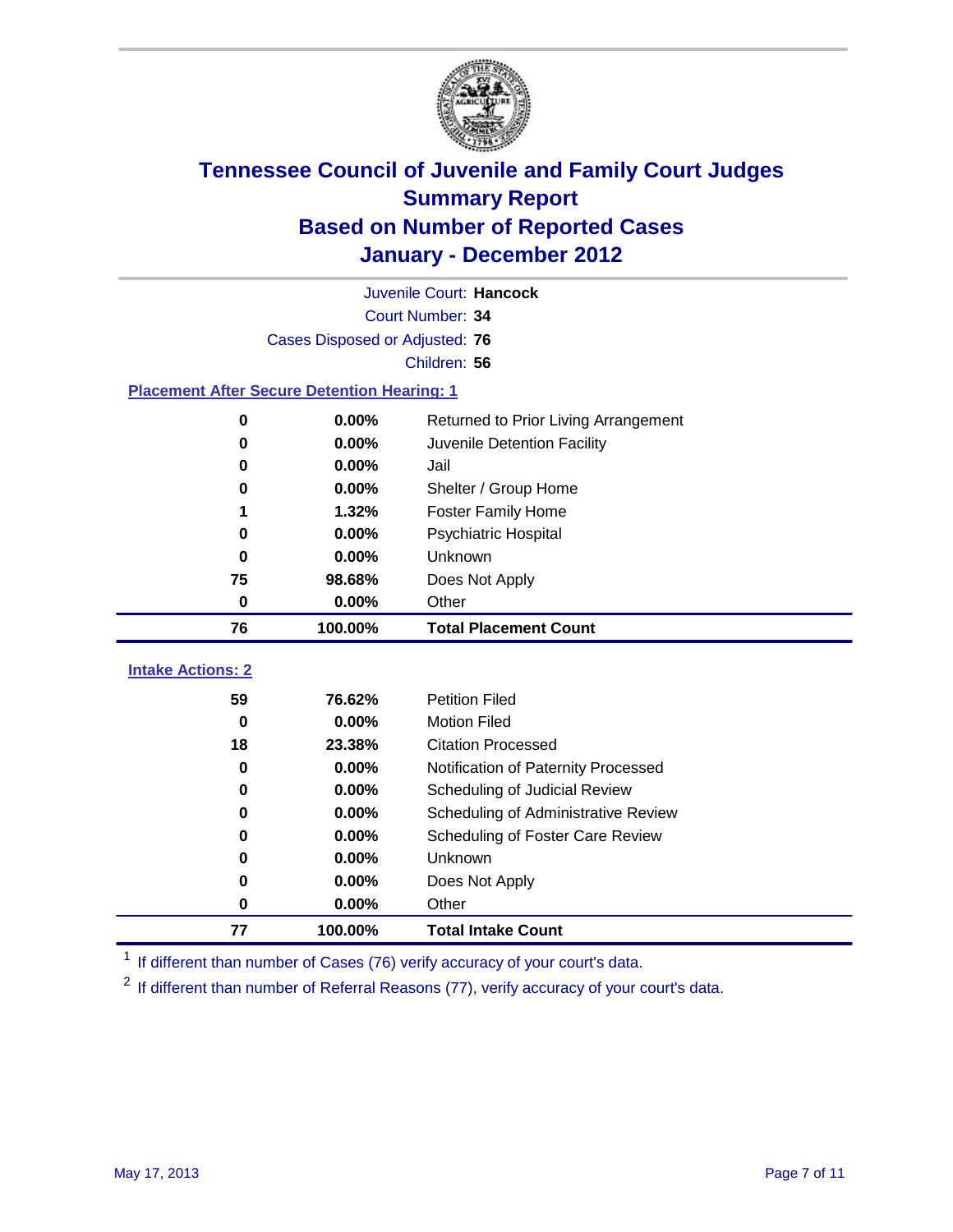

Court Number: **34** Juvenile Court: **Hancock** Cases Disposed or Adjusted: **76** Children: **56**

### **Last Grade Completed by Child: 1**

| 0           | 0.00%          | Other                             |
|-------------|----------------|-----------------------------------|
| 0           | 0.00%          | Unknown                           |
| 0           | 0.00%          | Never Attended School             |
| $\mathbf 2$ | 3.57%          | Graduated                         |
| 0           | 0.00%          | <b>GED</b>                        |
| 0           | 0.00%          | Non-Graded Special Ed             |
| 0           | 0.00%          | 12th Grade                        |
| 11          | 19.64%         | 11th Grade                        |
| 9           | 16.07%         | 10th Grade                        |
| 7           | 12.50%         | 9th Grade                         |
| 5           | 8.93%          | 8th Grade                         |
| 7           | 12.50%         | 7th Grade                         |
| 5           | 8.93%          | 6th Grade                         |
| 1           | 1.79%          | 5th Grade                         |
| 0           | 0.00%          | 4th Grade                         |
| 3           | 5.36%          | 3rd Grade                         |
| 1           | 1.79%          | 2nd Grade                         |
| $\mathbf 2$ | 3.57%          | 1st Grade                         |
| 0           | 0.00%<br>0.00% | Kindergarten                      |
| 0           |                | Too Young for School<br>Preschool |
| 3           | 5.36%          |                                   |

### **Enrolled in Special Education: 1**

| 56 | 100.00%  | No                                  |  |
|----|----------|-------------------------------------|--|
| 0  | $0.00\%$ | Unknown<br><b>Total Child Count</b> |  |
| 56 | 100.00%  |                                     |  |

One child could be counted in multiple categories, verify accuracy of your court's data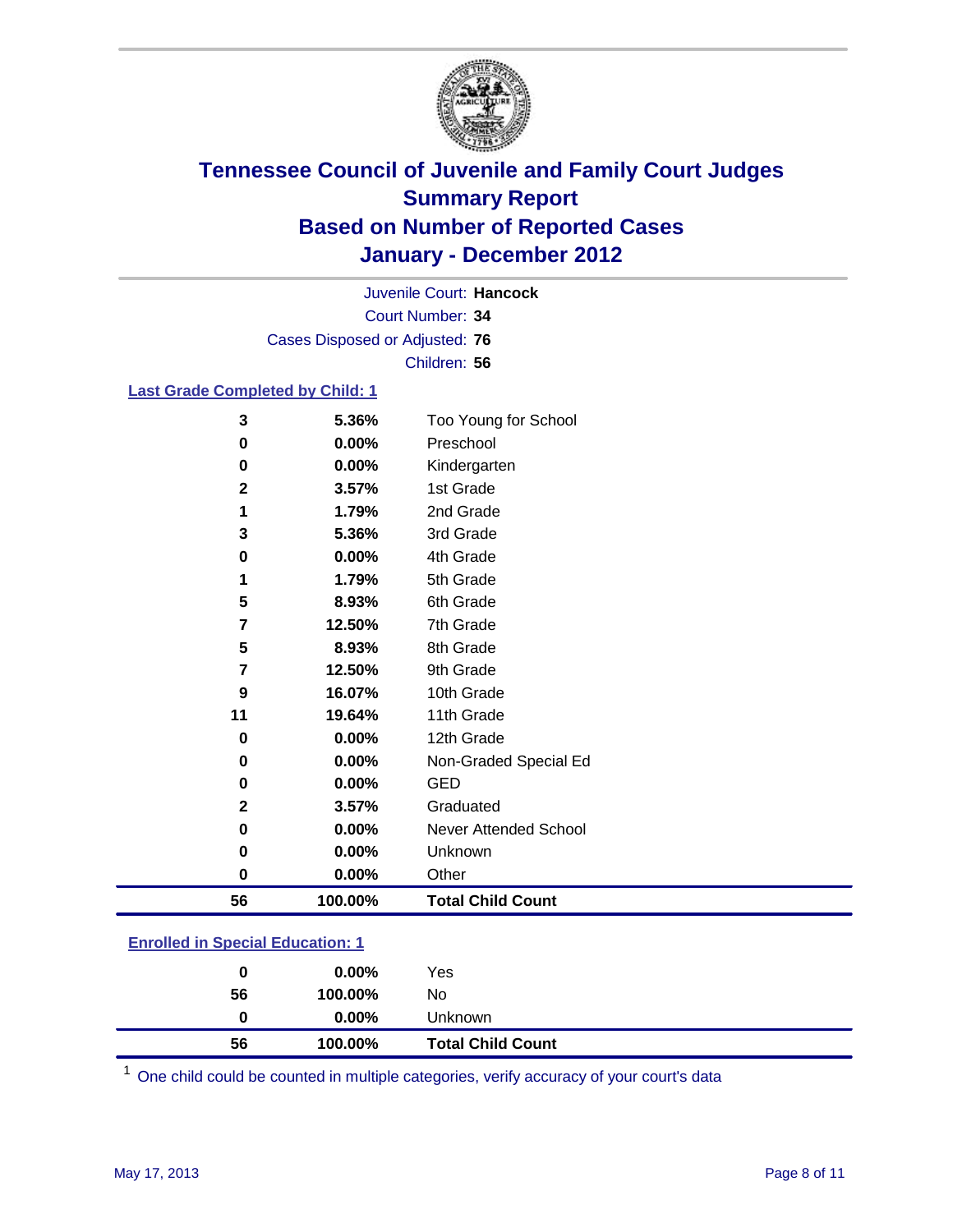

|                              |                                | Juvenile Court: Hancock   |
|------------------------------|--------------------------------|---------------------------|
|                              |                                | Court Number: 34          |
|                              | Cases Disposed or Adjusted: 76 |                           |
|                              |                                | Children: 56              |
| <b>Action Executed By: 1</b> |                                |                           |
| 77                           | 100.00%                        | Judge                     |
| 0                            | 0.00%                          | Magistrate                |
| 0                            | 0.00%                          | <b>YSO</b>                |
| 0                            | 0.00%                          | Other                     |
| 0                            | 0.00%                          | Unknown                   |
| 77                           | 100.00%                        | <b>Total Action Count</b> |

### **Formal / Informal Actions: 1**

| 18 | 23.38%   | Dismissed                                        |
|----|----------|--------------------------------------------------|
| 0  | $0.00\%$ | Retired / Nolle Prosequi                         |
| 25 | 32.47%   | <b>Complaint Substantiated Delinquent</b>        |
| 28 | 36.36%   | <b>Complaint Substantiated Status Offender</b>   |
| 6  | 7.79%    | <b>Complaint Substantiated Dependent/Neglect</b> |
| 0  | 0.00%    | <b>Complaint Substantiated Abused</b>            |
| 0  | $0.00\%$ | <b>Complaint Substantiated Mentally III</b>      |
| 0  | $0.00\%$ | Informal Adjustment                              |
| 0  | $0.00\%$ | <b>Pretrial Diversion</b>                        |
| 0  | 0.00%    | <b>Transfer to Adult Court Hearing</b>           |
| 0  | 0.00%    | Charges Cleared by Transfer to Adult Court       |
| 0  | $0.00\%$ | Special Proceeding                               |
| 0  | $0.00\%$ | <b>Review Concluded</b>                          |
| 0  | $0.00\%$ | Case Held Open                                   |
| 0  | $0.00\%$ | Other                                            |
| 0  | $0.00\%$ | <b>Unknown</b>                                   |
| 77 | 100.00%  | <b>Total Action Count</b>                        |

<sup>1</sup> If different than number of Referral Reasons (77), verify accuracy of your court's data.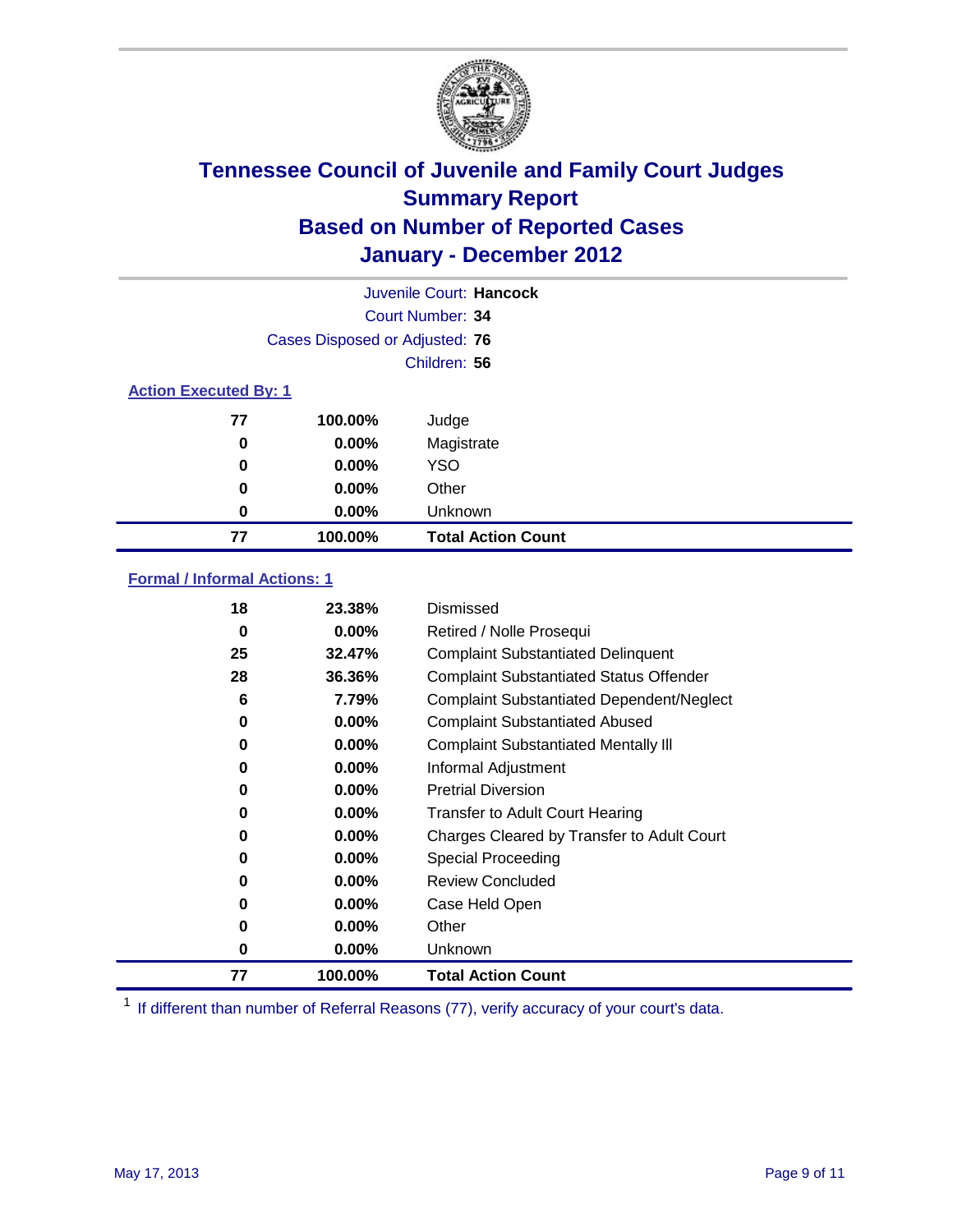

|                       |                                | Juvenile Court: Hancock                               |
|-----------------------|--------------------------------|-------------------------------------------------------|
|                       |                                | Court Number: 34                                      |
|                       | Cases Disposed or Adjusted: 76 |                                                       |
|                       |                                | Children: 56                                          |
| <b>Case Outcomes:</b> |                                | There can be multiple outcomes for one child or case. |
| 18                    | 13.95%                         | <b>Case Dismissed</b>                                 |
| 0                     | 0.00%                          | Case Retired or Nolle Prosequi                        |
| 0                     | 0.00%                          | Warned / Counseled                                    |
| 0                     | 0.00%                          | Held Open For Review                                  |
| 0                     | 0.00%                          | Supervision / Probation to Juvenile Court             |
| 0                     | 0.00%                          | <b>Probation to Parents</b>                           |
| 10                    | 7.75%                          | Referral to Another Entity for Supervision / Service  |
| 0                     | 0.00%                          | Referred for Mental Health Counseling                 |
| 0                     | 0.00%                          | Referred for Alcohol and Drug Counseling              |
| 0                     | 0.00%                          | Referred to Alternative School                        |
| 0                     | 0.00%                          | Referred to Private Child Agency                      |
| 0                     | 0.00%                          | Referred to Defensive Driving School                  |
| 0                     | 0.00%                          | Referred to Alcohol Safety School                     |
| 0                     | 0.00%                          | Referred to Juvenile Court Education-Based Program    |
| 0                     | 0.00%                          | Driver's License Held Informally                      |
| 0                     | 0.00%                          | <b>Voluntary Placement with DMHMR</b>                 |
| 0                     | 0.00%                          | Private Mental Health Placement                       |
| 0                     | 0.00%                          | <b>Private MR Placement</b>                           |
| 0                     | 0.00%                          | Placement with City/County Agency/Facility            |
| 1                     | 0.78%                          | Placement with Relative / Other Individual            |
| 17                    | 13.18%                         | Fine                                                  |
| 0                     | 0.00%                          | <b>Public Service</b>                                 |
| 3                     | 2.33%                          | Restitution                                           |
| 0                     | 0.00%                          | <b>Runaway Returned</b>                               |
| 0                     | 0.00%                          | No Contact Order                                      |
| 0                     | 0.00%                          | Injunction Other than No Contact Order                |
| 0                     | 0.00%                          | <b>House Arrest</b>                                   |
| 0                     | $0.00\%$                       | <b>Court Defined Curfew</b>                           |
| 0                     | $0.00\%$                       | Dismissed from Informal Adjustment                    |
| 0                     | $0.00\%$                       | <b>Dismissed from Pretrial Diversion</b>              |
| 0                     | 0.00%                          | <b>Released from Probation</b>                        |
| 0                     | $0.00\%$                       | <b>Transferred to Adult Court</b>                     |
| 0                     | 0.00%                          | <b>DMHMR Involuntary Commitment</b>                   |